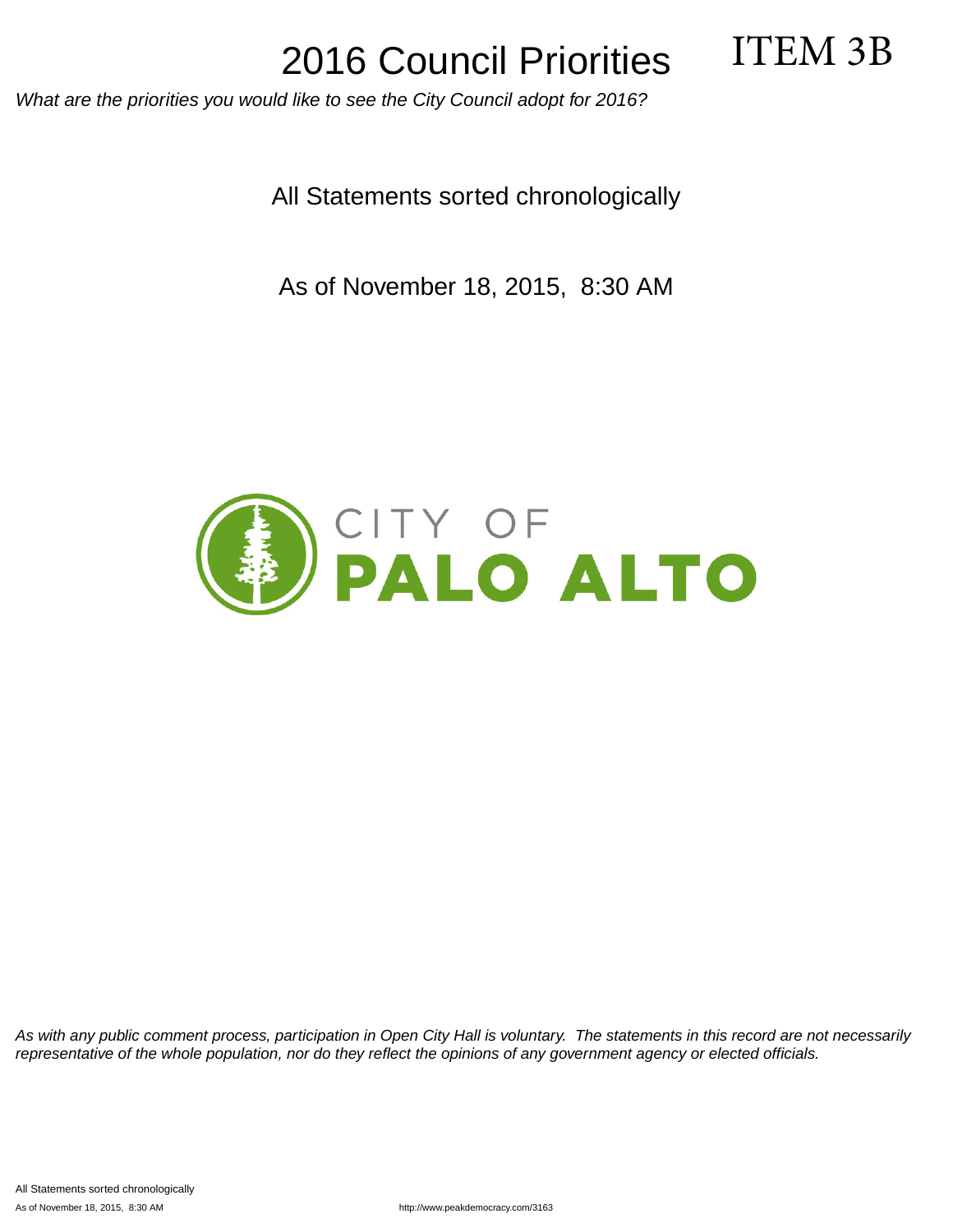What are the priorities you would like to see the City Council adopt for 2016?

As of November 18, 2015, 8:30 AM, this forum had: Attendees: 212

All Statements: 62

Hours of Public Comment: 3.1

This topic started on October 25, 2015, 9:45 PM.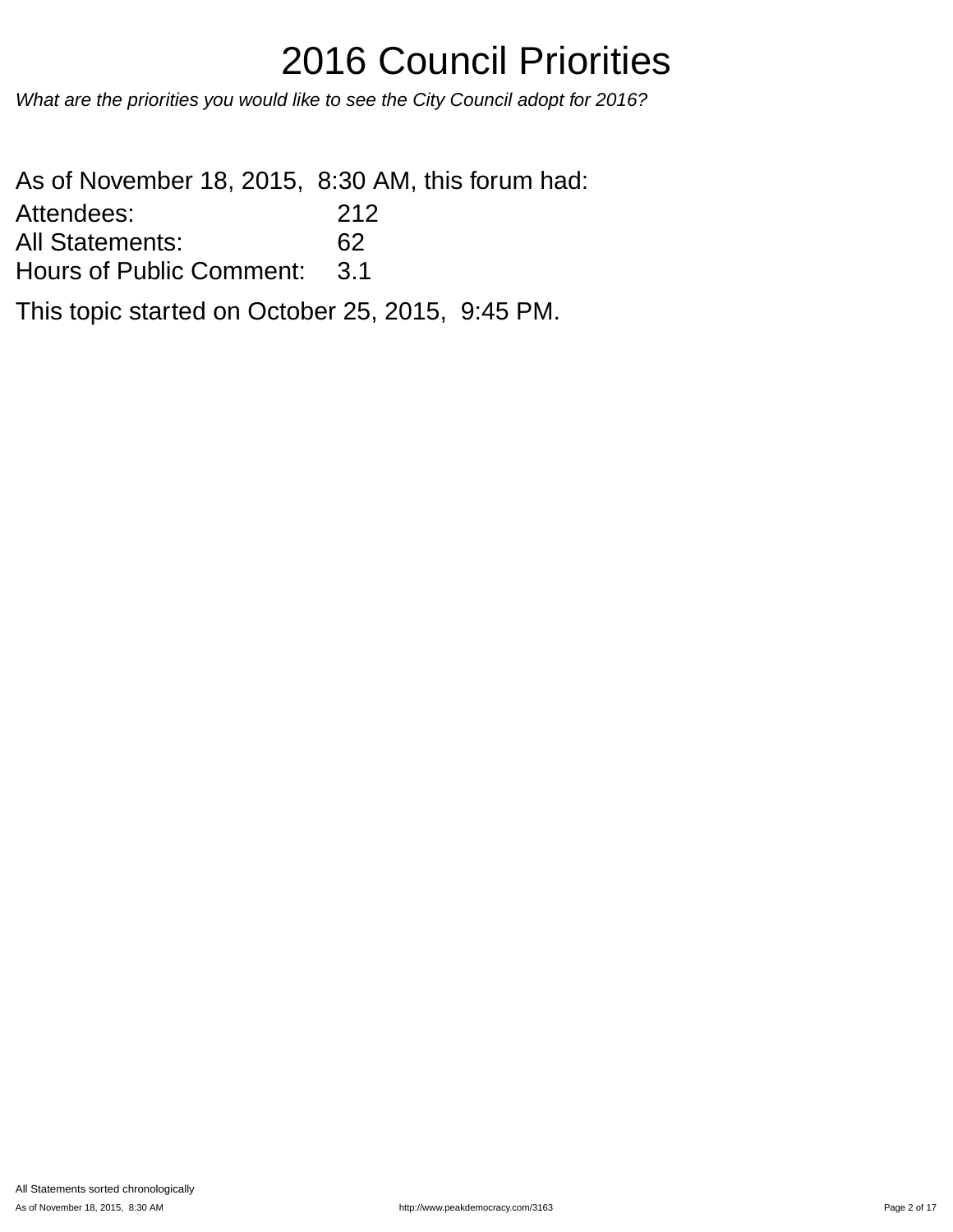What are the priorities you would like to see the City Council adopt for 2016?

Ashwinee Khaladkar in Fairmeadow (on forum) November 13, 2015, 4:21 PM

I would like 3 things addressed:

1. Traffic calming in residential streets. Drivers are zooming by and the only explanation I can see is that Charleston, E. Meadow and Alma have long lights that cause backup forcing drivers to find alternate routes through residential streets. Moving caltrain underground and avoiding delays at the Alma seems like a no brainer, albeit very expensive.

2. Overhead electric wires make our city look like its stuck in the 1950s. Please underground those.

3. Airplane noise is certainly increased and should be addressed.

| Name not shown in Leland Manor/ Garland (on forum)<br>Airplane noise -- it is urgent and it is impacting residents, students, and workers | November 12, 2015, 5:23 PM |
|-------------------------------------------------------------------------------------------------------------------------------------------|----------------------------|
|                                                                                                                                           |                            |
|                                                                                                                                           |                            |
| Name not available (unclaimed)                                                                                                            | November 12, 2015, 5:18 PM |

3 priorities (and in that order): #1 Airplane noise

#2 High-Speed rail (which would also help reduce airplane traffic and improve carbon footprint in the long term) #3 Retirement benefits of city workers

--Policies to encourage biking, walking and electric car use should be top priority.

--Train grade-crossings should be upgraded to 1) enhance traffic flow and to lessen accidents. Preferrably by trenching the trains, with a covered trench that can be used for more city green space and un-dividing our divided city. Serious money and serious/creative engineering needs to go into this.

Name not shown in Barron Park (on forum) November 12, 2015, 3:11 PM Airplane noise.

Jeff Hoel in Midtown/ Midtown West (on forum) November 12, 2015, 2:17 PM

Commit to a citywide municipal fiber-to-the-premises (FTTP) network, and then start implementing it.

In 2013 and 2014, Council adopted Technology and the Connected City (TACC) (FTTP plus various wireless frills) as a priority, but not much happened, apparently because some officials hoped Google Fiber would

November 12, 2015, 4:14 PM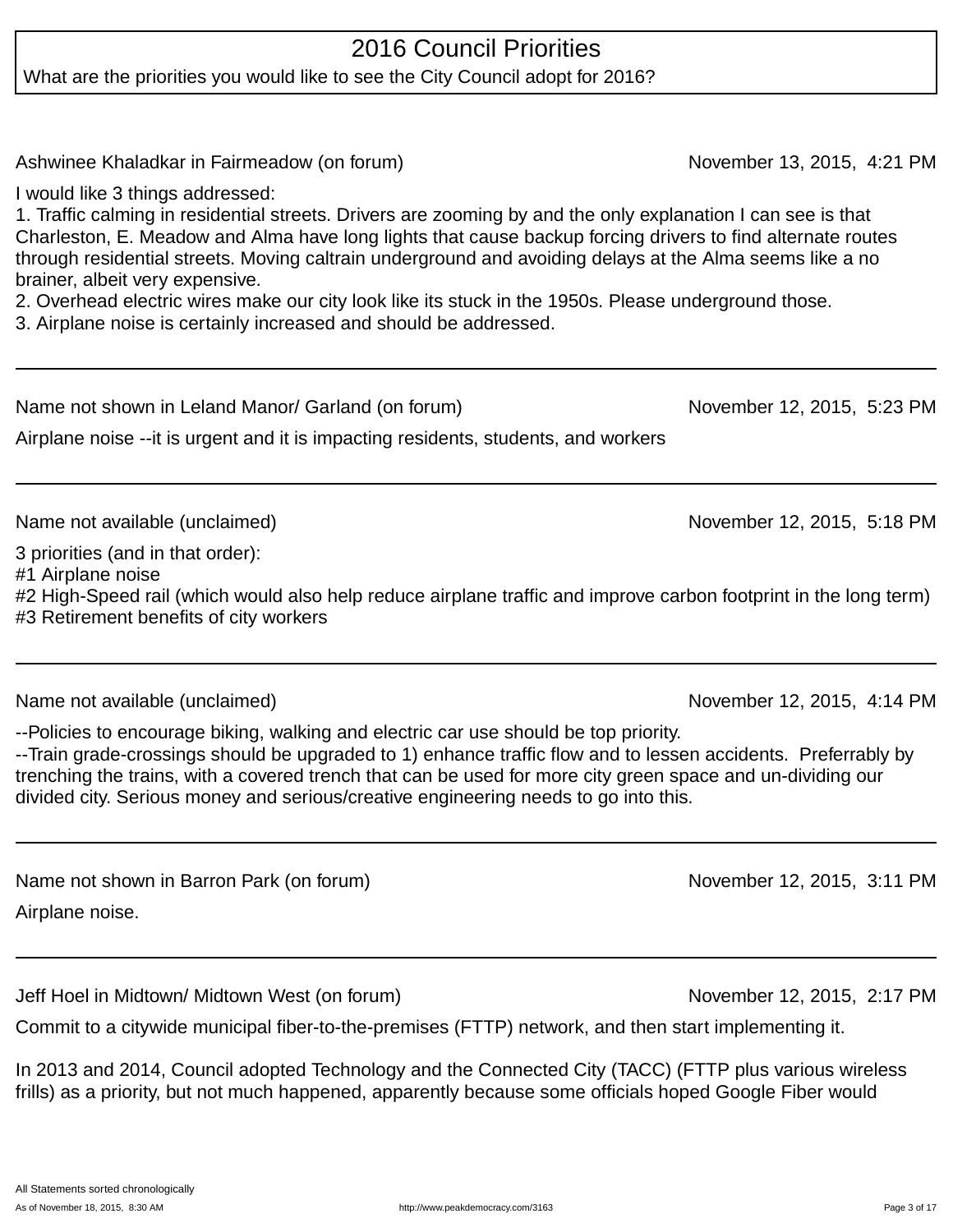What are the priorities you would like to see the City Council adopt for 2016?

emerge and be good enough. But it won't be good enough.

In 2015, Council failed to adopt TACC as a priority, apparently because the City Manager promised that staff would do the same things whether TACC were a priority or not. I think Council should have made it a priority, since, taking the City Manager at his word, it wouldn't have cost anything, and it would have been clearer to the public.

Name not shown in Greenmeadow (on forum) Name November 12, 2015, 12:32 PM

Stop indoor and outdoor burning of wood, paper etc. all year long.

Arthur Liberman in Barron Park (on forum) November 12, 2015, 10:52 AM

Revise and reform the development proposal and approval process: - eliminate the possibility of an 'appearance of conflict of interest' between City appointed and elected officials and City employees who work for and represent developers soon after leaving their City responsibilities; - clarify (and rewrite if necessary) the Planning Commission responsibilities to insure that members ALWAYS follow the Comp Plan guidelines and priorities;

- update the Architectural Review Board membership (fewer architects, more open to the public) and insure their responsibilities mesh with - rather than conflict with - the Planning Commission;

- make the entire procedure transparent and open to the public, from presentation of plans to approval;

Name not available (unclaimed) November 12, 2015, 10:19 AM

No Smoking in Apartment Buildings and Condominiums. Please stop this absurdity. Thank you.

Name not shown in University South (on forum) November 12, 2015, 8:35 AM

1. Increase in airplane noise is my top priority. Palo Alto and neighboring communities were snookered by FAA, who received a "Categorical Exemption" from Congress, meaning that they could bypass the Environmental Impact Assessment process that every other major development must follow. We need a re-do on approach route changes to SFO, this time with the noise imposed on us groundlings meaningfully considered.

2. Business development. Quit giving developers exemptions from parking space requirements in exchange for sculptures and other such nonsense. Ask the citizens which they want: they'll make it clear that parking is more important. Council's stated reason is to "entice businesses to Palo Alto". Really? They should be enticing us, paying us a premium to move here.

3. Get real on a vision of Palo Alto 20 years from now. Enlightened, educated, sophisticated, community famous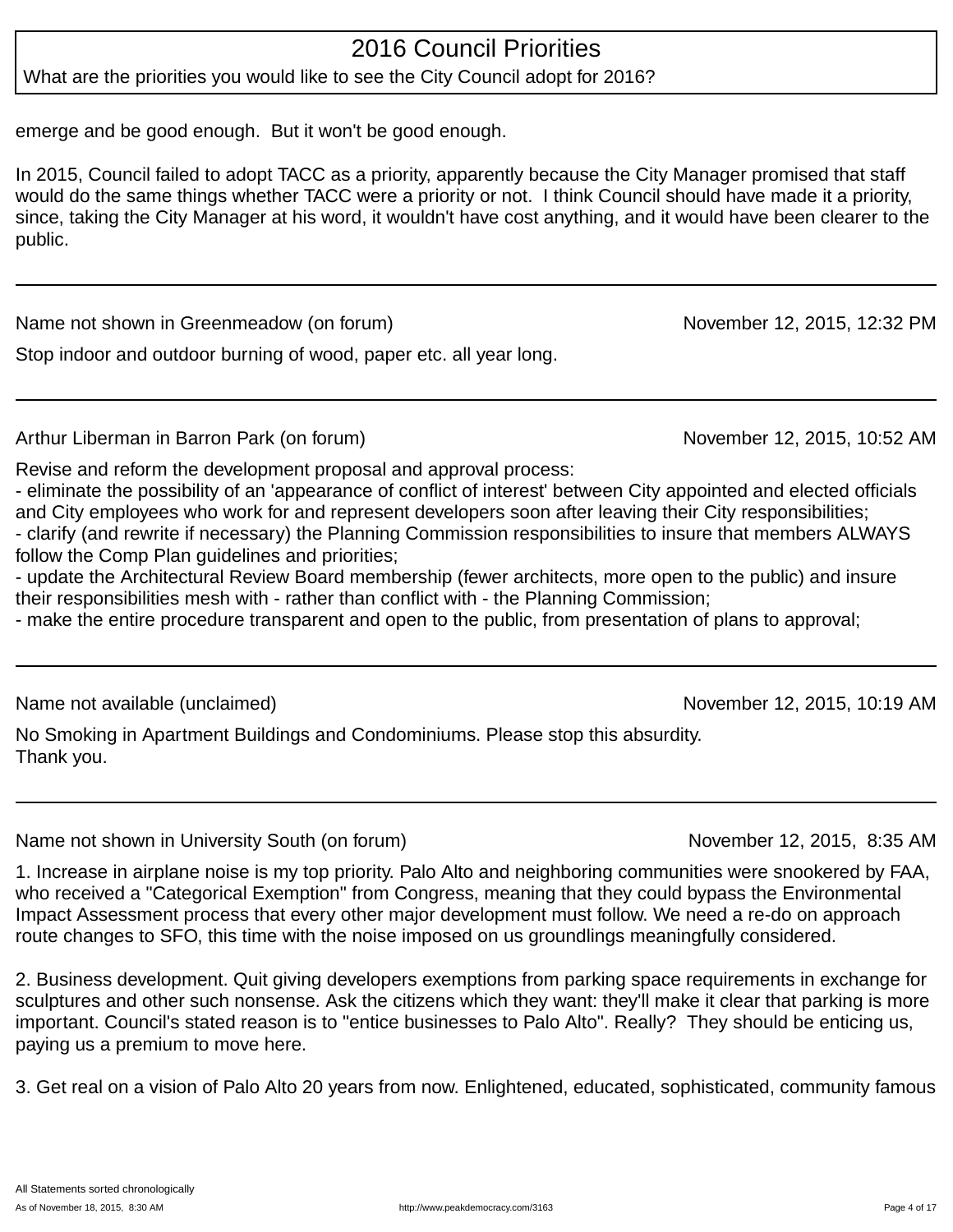What are the priorities you would like to see the City Council adopt for 2016?

for quality of life? Or Cyber-Industrial Park, mostly office space, choking traffic.

Name not shown in Crescent Park (on forum) November 11, 2015, 10:50 PM

The surge in airplane noise is by far the most pressing issue for the city, in my opinion.

1 Supporter

Name not shown in Professorville (on forum) November 11, 2015, 8:01 AM

Healthy communities - noise from airplanes and pollution from lack of coordinated public transportation Housing - Our teachers cannot afford to live in Palo Alto. There are models in other communities--Sunnyvale- for building housing for professionals who serve the community.

Jamie Beckett in Evergreen Park (on forum) November 10, 2015, 5:10 PM

I'm surprised that addressing traffic and congestion have not come up more so far. It is wonderful that Palo Alto is the place that businesses want to be, but our city is being choked by commercial development that is bringing hundreds or even thousands of cars to our streets. I live in the California Avenue area, which is slated for (or has already seen) six large office developments -- and that's not counting the police station. Yet we have not had a single infrastructure improvement to support these added cars. I am at the point where I cannot exit onto the main street without feeling like I'm in danger of hitting another car or a cyclist. Seriously. But it's not just me at my house. I'm sure people downtown have been facing these sorts of problems for ages. So we need to STOP office development -- applause to the council for action taken so far -- and take some time to take stock of how it is affecting those of us who live here.

Kirsten Flynn in Ventura (on forum) November 10, 2015, 3:06 PM

I am a life long resident of Palo Alto- growing up in Barron Park, living in Ventura, going to PA schools, and sending my 3 kids through PA schools.

I believe sustainability must be the primary goal of any level of government at this point in history. So how does that reflect at the city level?

First- we must continue to work on our effort to quantify and offset our carbon footprint. This includes looking at the the jobs/housing imbalance and offsetting the transportation footprint of those coming or going from the city for work. This also includes making EVERY effort to decrease that imbalance, because local housing/local jobs are lower carbon that remote jobs. (Read as- limit office construction maximize AFFORDABLE housing!) In order to take serious aim at carbon neutrality, we must design our forms of transportation to prioritize all forms except the single occupant car. I know this pisses folks off, but gridlock is here (try getting through the intersection 1/2mile from my house- Page Mill and El Camino in less that 2 lights) building safer biking or bus commuting infrastructure actually lessens gridlock at this point, by taking cars off the road.

Additionally we need to incentivize open space preservation, perhaps even open space dedicated to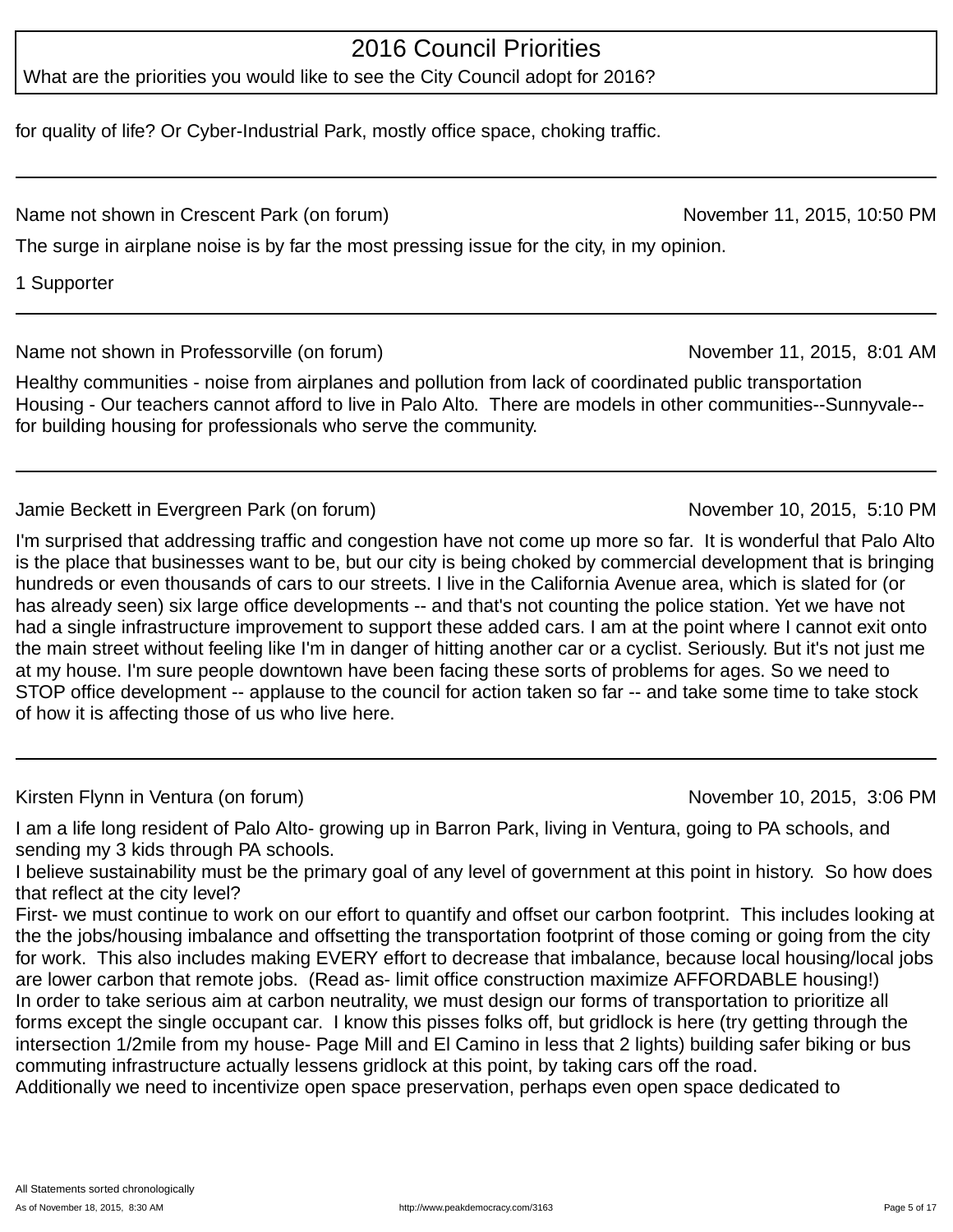What are the priorities you would like to see the City Council adopt for 2016?

agricultural uses. This is important both for food security, and air quality.

Finally- a truly sustainable city has a diverse economy. We are overly dependent on high tech office space. Any employment sector can crash, and a city with a diverse population and many economic employers can weather such a crash, without draconian cuts to schools and city budget. We have seen this cycle, and yet have not planned for it.

We want Palo Alto to be an economically viable, desirable, livable city, and this means prioritizing sustainability and diversity.

Name not shown in Old Palo Alto (on forum) November 10, 2015, 2:53 PM

Main priority for 2016: Traffic and parking! They are out of control.

Myra Gilfix outside Palo Alto (on forum) November 10, 2015, 2:44 PM

Palo Alto is the center of Silicon Vallley, and yet we often have inadequate internet access. As one responder said, "Why are we still dealing with expensive and low quality comcast service when we have a perfectly decent fiber ring running throughout palo alto?" The City could and should provide a much better home/business offering.

Underground electrical lines. Coordinate underground work with anything else that should be done at the same time.

1 Supporter

Chris DiBona in Duveneck/ St Francis (on forum) November 10, 2015, 2:13 PM

Frankly: It's the internet, stupid. Why are we still dealing with expensive and low quality comcast service when we have a perfectly decent fiber ring running throughout palo alto? Give/lease it to Google if the city isn't up to the task of provisioning a decent home offering. We don't need to 'study' this anymore.

Considering who lives in our town and the industries that have grown up here it is pretty terrible that we have such awful internet services available to our citizens and our businesses.

3 Supporters

Michelle Kraus in University Park (on forum) November 10, 2015, 2:02 PM

In adopting the Healthy City, Healthy Community initiatives, please ban cigarette and related smoking in all rental properties in the City now. Second hand smoke kills and we can't afford the fire hazard.

Jeff Wheeler in Ventura (on forum) Solution Controller Controller November 10, 2015, 8:40 AM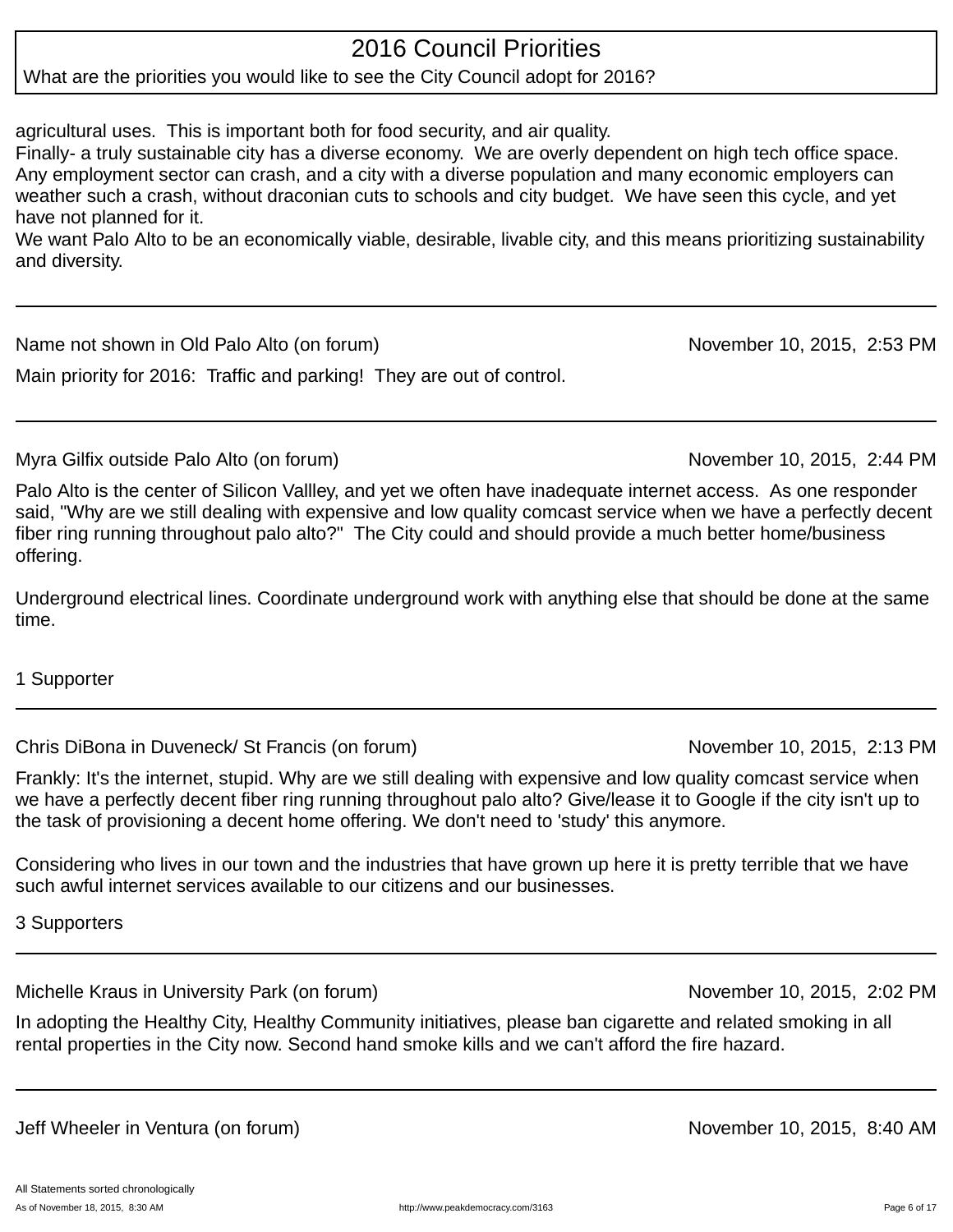What are the priorities you would like to see the City Council adopt for 2016?

I would like to see Palo Alto support high speed rail come to CA as quickly and as affordable as possible. Let us help find funding and support enviornmental review for this critical transportation mode that is well-proven throughout the world.

1 Supporter

Name not shown in Midtown/ Midtown West (unverified) November 9, 2015, 5:14 PM

I was in Dublin Ireland this summer and was very impressed with their city center. All the inner streets (e.g. Grafton St) is closed. The atmosphere is great and so pedestrian friendly. Our family who live loves it. I think we should consider the same for University Ave.

http://www.irishtimes.com/news/ireland/irish-news/radical-plan-seeks-to-take-cars-out-of-dublin-city-centre-1.2244222

Ihab Awad in Southgate (on forum) November 9, 2015, 3:16 PM

Low cost, high density housing is a must. Current residents who love the village-like character of Palo Alto are already well compensated with a massive return on their real estate investments. To resist changes that make the City a more integral part of the thriving, larger Silicon Valley economy that created these riches is not forward-looking and serves nobody: it does nothing to quell the growth, from which we all benefit, but it forces local workers to live in lower cost bedroom communities far away, putting more pressure on parking and road transportation.

3 Supporters

Joerg Rathenberg in Crescent Park (on forum) November 9, 2015, 3:06 PM

Here are three critical topics that need to be adressed in this order:

1. How can we stop the intolerable airplane noise caused by FAA's NextGen system ASAP?

2. What can we do to prepare for the expected El Nino?

3. How can we address the massive influx of parked cars in residential neigborhoods after the recent changes in parking downtown, causing people to park in streets that until now were quiet and peaceful?

Name not shown in College Terrace (on forum) Name November 9, 2015, 2:59 PM

Housing is the most important issue we face today because Palo Alto is quickly and increasingly becoming an affluent retirement community. When I grew up here, Palo Alto was a diverse and thriving community, but it's not that way anymore. We need more and more types of housing across all of Palo Alto, particularly around transit nodes.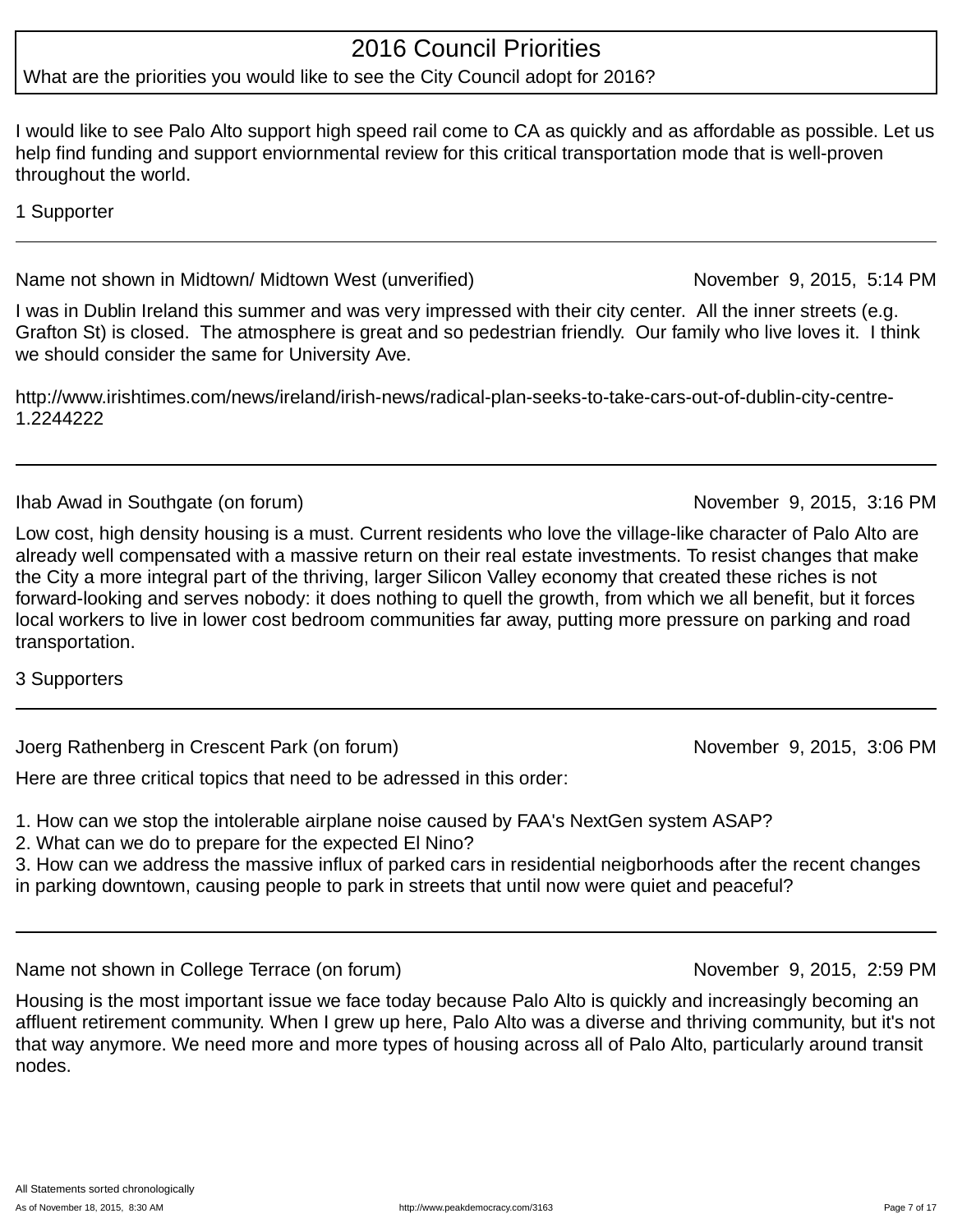What are the priorities you would like to see the City Council adopt for 2016?

#### 2 Supporters

Ava Hahn in Southgate (on forum) November 9, 2015, 2:45 PM

Safe bike routes (protected from car traffic) for our kids to ride to and from school. Let's encourage kids to bike for their own health, the environment and to improve our intolerable traffic situation.

1 Supporter

#### Name not shown in Charleston Terrace (on forum) November 9, 2015, 2:43 PM

Please develop and implement a plan to cut Palo Alto's unfunded liabilities for current and past employees. City commitments are not inline with the private sector economy and what the tax payers in Palo Alto face for retirement. We need to get away from pensions and aggressively move the obligation for city employee retirement to the employee through defined contribution plans etc. This is how I have to plan for my retirement and I see no reason this is not equitable for our city employees. Further, the public records disclosure of city salaries in The Daily Post has helped debunk the myth that these retirement benefits are needed to make up for meager salaries. If a city employee can make more in the private sector, they are free to go get it, but we should not be fooled into believing that we will not be able to attract and retain good people.

2 Supporters

Aaron Nelson in Evergreen Park (on forum) November 3, 2015, 11:48 AM

Charge all new housing probably about 25,000\$ in Mello-roos development fees to fund new schools, a water recycling plant, and bike paths. In exchange they get a housing voucher.

Charge all new commercial development about 25,000\$ per job (about 200 square feet) to trench Caltrain and redo Page Mill road and build more parking. Also require a housing voucher per job created.

Stop allowing transferable development rights to make parking and road problems worse.

Name not shown in Downtown North (on forum) November 2, 2015, 11:37 PM

Recognize that there are limits to growth and that Palo Alto is at the limit. More growth will lead to diminishing quality of life for current residents. Palo Alto city is like an ecosystem and must not be over-exploited. End all commercial development and housing growth.

Stop the ever increasing city staff raises and perks. Outsource more of the city workers jobs so that we don't have to pay into the retirement system that is bankrupting the state. No more automatic raises and moving employees to different classifications so they can get promotions and raises for doing the same job.

Stop worrying about what outside entities think of Palo Alto and work on making it the best city possible for the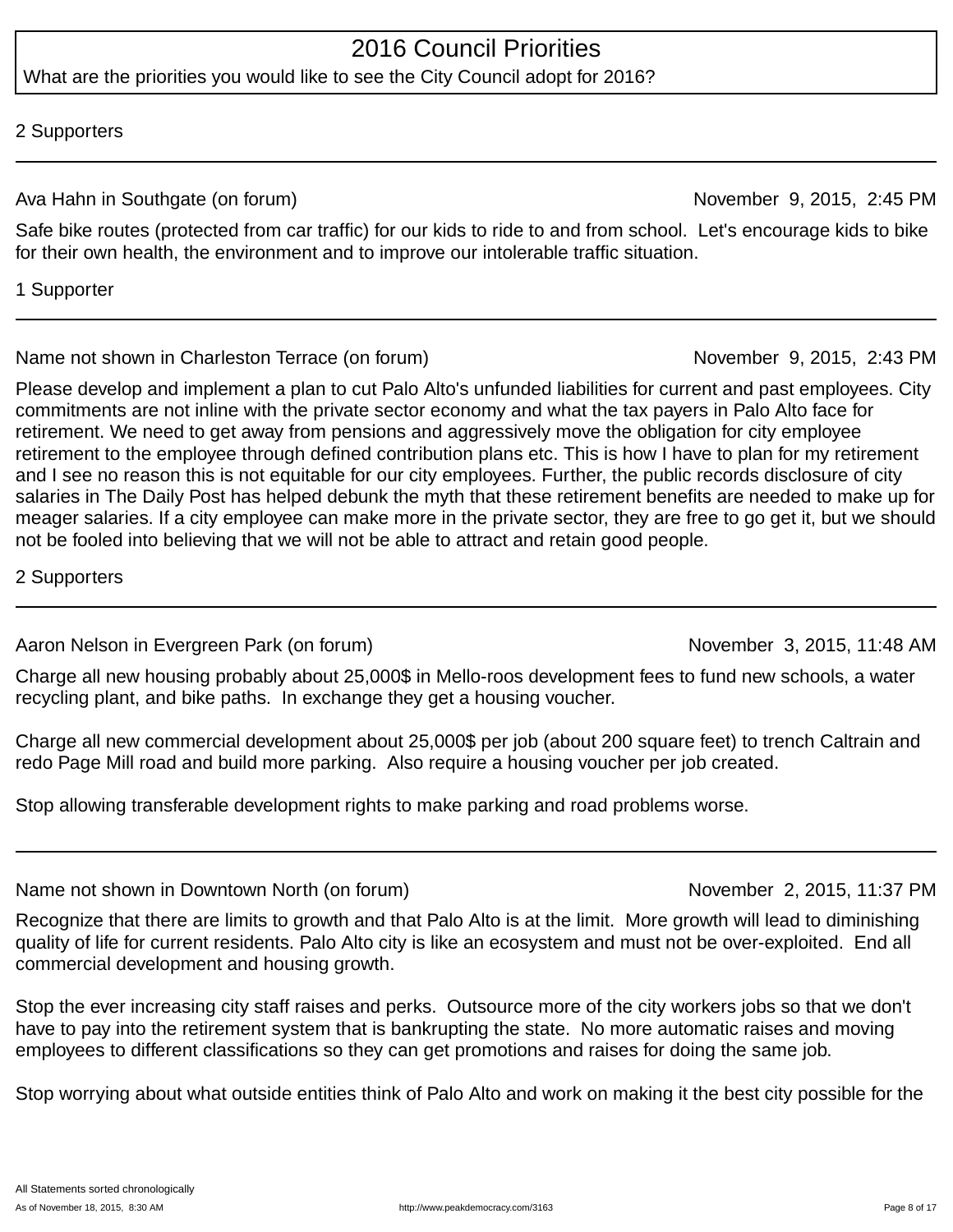#### What are the priorities you would like to see the City Council adopt for 2016?

people who currently live here. The best example you can set is to do what is best for this city and let others follow. Every step taken should consider all ramifications city wide.

Palo Alto is woefully behind on park space per resident. Put most discretionary money towards acquiring more park space. Yes, you need to buy the land and turn it into parks. And you need to buy lots of land. It will be one of the best ways this city has spent money in a long time.

Name not shown in Downtown North (on forum) October 30, 2015, 2:43 PM

Please ban smoking in all units of multi-family dwellings. Reasons:

-- The smoke drifts into apartments of those who don't smoke.

-- Research indicates that second hand smoke is deleterious to health for everyone, but particularly bad for infants, children, the elderly, and those with asthma, breathing difficulties, and cancer.

-- There are more fires in buildings whose occupants smoke.

Further, there is precedent for passing laws pertinent to multi- and not single- family dwellings. One such law concerns noise.

People should be able to do anything they want in their own apartment provided such activity does not impinge upon the health or safety of others.

Thank you for considering my petition.

--

1 Supporter

Name not available (unclaimed) Name 10 and 2:41 PM

Please ban smoking in all units of multi-family dwellings. Reasons:

-- The smoke drifts into apartments of those who don't smoke.

-- Research indicates that second hand smoke is deleterious to health for everyone, but particularly bad for infants, children, the elderly, and those with asthma, breathing difficulties, and cancer.

-- There are more fires in buildings whose occupants smoke.

Further, there is precedent for passing laws pertinent to multi- and not single- family dwellings. One such law concerns noise.

People should be able to do anything they want in their own apartment provided such activity does not impinge upon the health or safety of others.

Thank you for considering my petition.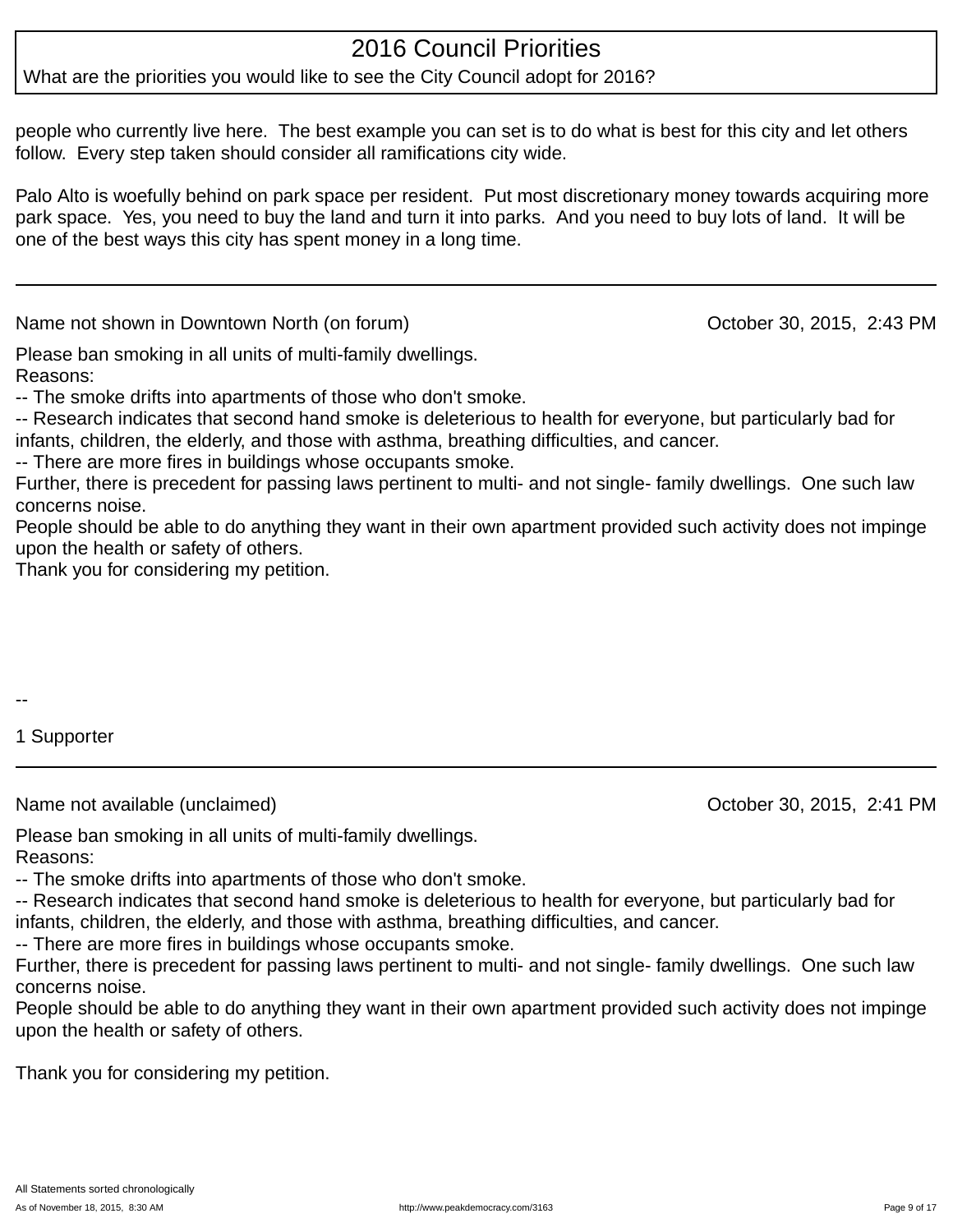What are the priorities you would like to see the City Council adopt for 2016?

Sandra Weiss 101 Alma St, #507 Palo Alto 324-7978

--

Name not available (unclaimed) Name not available (unclaimed) Compared Compared Compared Compared Compared Compared Compared Compared Compared Compared Compared Compared Compared Compared Compared Compared Compared Compare Growth control.

Name not shown in Downtown North (on forum) Name 10 Colober 27, 2015, 7:50 PM

Developing Palo Alto into a real city: More housing in Palo Alto and more public transportation

3 Supporters

Name not available (unclaimed) Name not available (unclaimed) Costober 26, 2015, 9:27 PM

Priority #1, and #2, and #3: Increasing the supply of housing in Palo Alto.

Jeff Rensch in Barron Park (on forum) Solid Communication Corresponding to the Corresponding October 26, 2015, 9:06 PM

Council needs to bite the bullet and build, even subsidize, more middle-income and low-income housing or the city will not be sustainable in coming decades.

3 Supporters

Ozzie Fallick in Evergreen Park (on forum)  $O$  and the contract of the contract of the Corollation October 26, 2015, 8:19 PM

More housing!

All over the Peninsula, cities are building tons of office space and no housing. Palo Alto is one of the worst offenders. This leaves plenty of jobs, with nowhere for the workers to live, so traffic gets bad (because all the workers have to drive in) and rents get ridiculous.

I feel unwelcome in Palo Alto because I'm not a millionaire with two kids. Please consider some higher-density housing development near transit. Plenty of small cities do it without compromising their character; my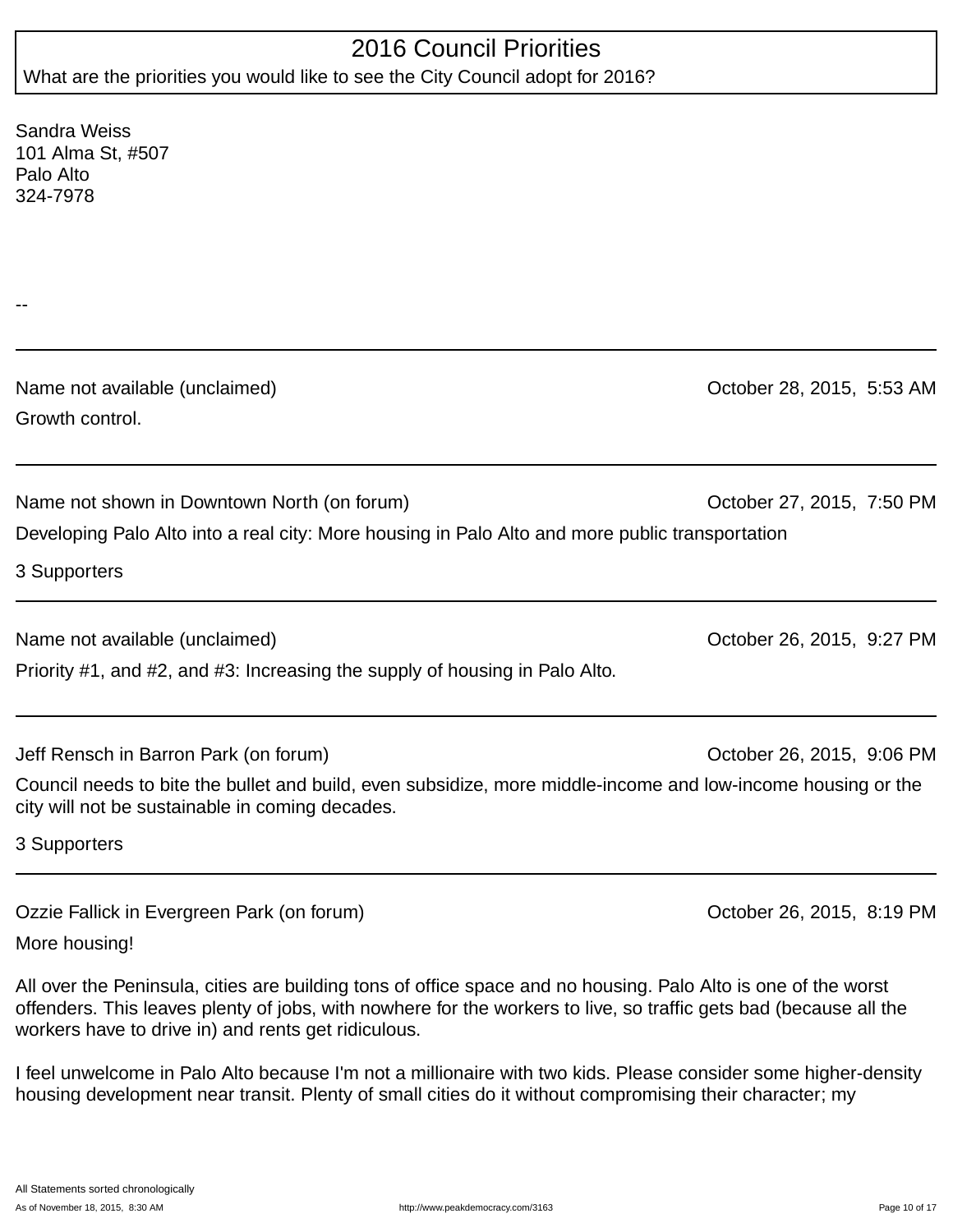#### What are the priorities you would like to see the City Council adopt for 2016?

hometown of Bethesda, MD did this with great success, allowing multi-story apartment buildings and mixed-use development in the city center, with a height limit that decreases with distance from the subway station. There are apartments for those who want them and single-family homes for those who don't.

2 Supporters

Frank Flynn in Ventura (on forum) and the control of the control of the Coronacter Control of Coronacter Control of Coronacter Coronacter Coronacter Coronacter Coronacter Coronacter Coronacter Coronacter Coronacter Coronac

In my mind the biggest problem is supporting the growth which will inevitably happen here. Not only is this more housing but also the infrastructure to support it: particularly significant improvements to Caltrain (no grade level crossings, more service, and faster service), come to terms with high-speed rail, continued improvement to the bicycle and other alternative transportation infrastructure, better roads-although there may not be much room to build them, and the institutions that a population needs schools hospitals grocery stores.

2 Supporters

Dan Bloomberg in Barron Park (on forum) Carl Controller Controller Controller Controller Controller Controller

In order from highest to lowest priority:

(1) Get fiscal house in order. Stop the unsustainable defined-benefit pensions with the SEIU, with their ballooning unfunded liabilities that will severely limit city improvements in the near term and eventually bankrupt Palo Alto. Going forward, get all city employees on 401K plans.

(2) Stop ABAG Sunnyvaleization. Push back on ABAG, which is "demanding" thousands of new residential units in high density settings over the next decade. Look at all the traffic we presently have -- this will only get worse with more high-density housing. We don't need the small amount of funds that ABAG has the power to deny us, so we can tell them to stuff it. But we do need to keep Palo Alto livable. We're already gridlocked - more is worse. (And have you noticed that when traffic gets worse, drivers get worse (impatient, rude), and we lose one of the great qualities of Palo Alto -- civility.)

(3) Start the major infrastructure projects, like the new public safety building, that have been repeatedly postponed and require responsible fiscal management of Palo Alto's resources.

(4) Install closed circuit TV on all major arteries. Palo Alto is a wealthy city, and hence a ripe target for thieves. CCTV will let potential criminals know that we're serious about preventing crime, and the smart ones will stay away.

4 Supporters

Name not available (unclaimed) Name 10 and 2015, 5:42 PM

In order from highest to lowest priority: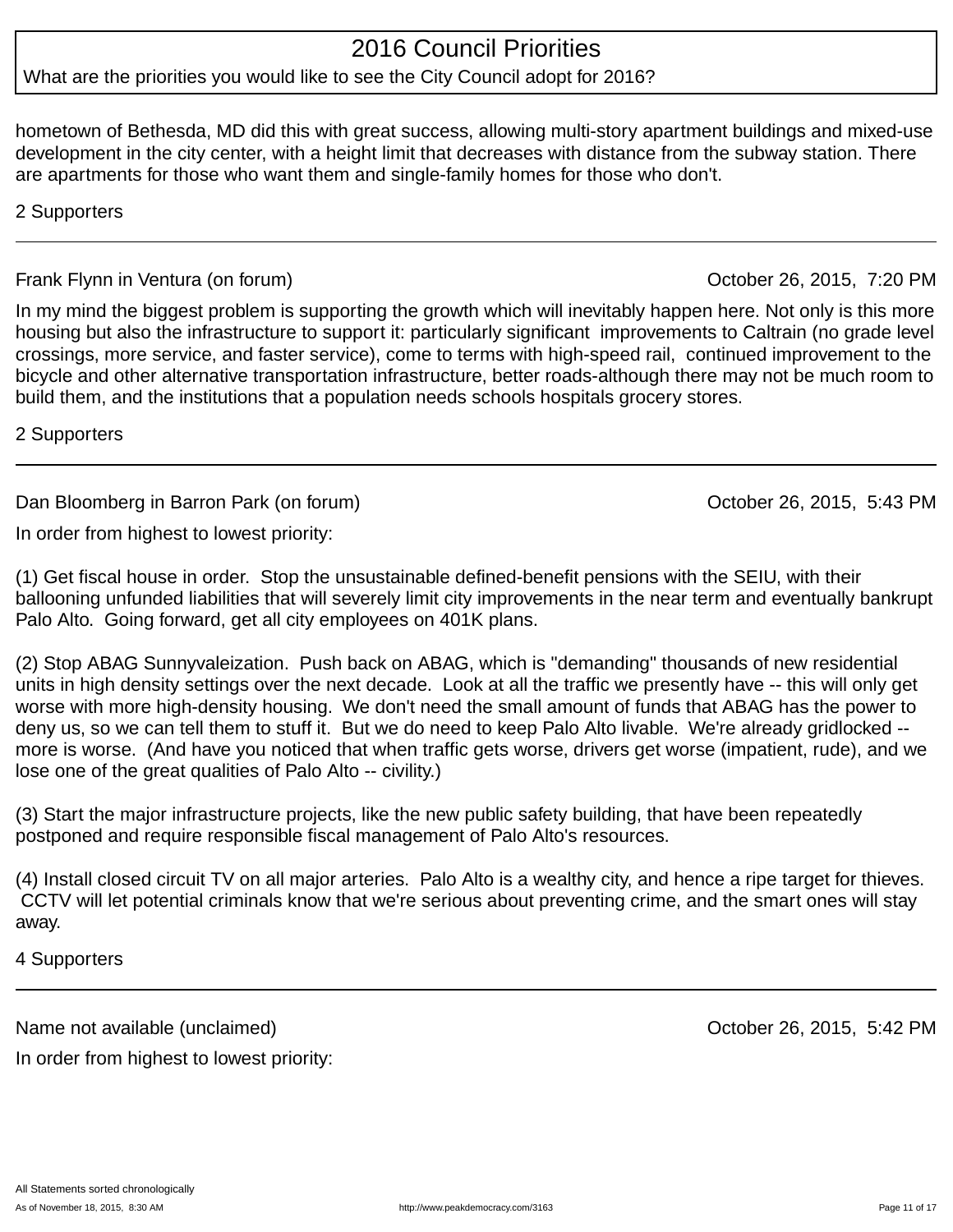#### What are the priorities you would like to see the City Council adopt for 2016?

(1) Get fiscal house in order. Stop the unsustainable defined-benefit pensions with the SEIU, with their ballooning unfunded liabilities that will severely limit city improvements in the near term and eventually bankrupt Palo Alto. Going forward, get all city employees on 401K plans.

(2) Stop ABAG Sunnyvaleization. Push back on ABAG, which is "demanding" thousands of new residential units in high density settings over the next decade. Look at all the traffic we presently have -- this will only get worse with more high-density housing. We don't need the small amount of funds that ABAG has the power to deny us, so we can tell them to stuff it. But we do need to keep Palo Alto livable. We're already gridlocked - more is worse. (And have you noticed that when traffic gets worse, drivers get worse (impatient, rude), and we lose one of the great qualities of Palo Alto -- civility.)

(3) Start the major infrastructure projects, like the new public safety building, that have been repeatedly postponed and require responsible fiscal management of Palo Alto's resources.

(4) Install closed circuit TV on all major arteries. Palo Alto is a wealthy city, and hence a ripe target for thieves. CCTV will let potential criminals know that we're serious about preventing crime, and the smart ones will stay away.

Jules Brouillet in Barron Park (on forum) Subsetting the Corology of Corology Cotober 26, 2015, 1:20 PM

I take night classes, so I cannot attend the comp. plan update meetings. Here are the priorities that the city should adopt to respond to our urgent housing shortage crisis that render our renters captive to the consciences of our landowners.

-Moderate and high-density (private-)public housing projects near Caltrain stations and along El Camino Real. The latter should make the Grand Boulevard Initiative more viable here.

-Rent control should be used to preserve existing and new renters' incomes until increased housing supplies make Palo Alto rents affordable.

-Preservation of parks and open space. Construction of classrooms to increase PAUSD should be vertical, rather than horizontal encroachments on city parks and fields.

-A PAUSD curriculum/program for students grades 1-12 on solving problems facing our city. This could be a collaboration between the city, the school district, and the Palo Alto Youth Commission.

-Increased city revenues through reassessment of properties (which requires passage of SCA-5, The Property Fairness Amendment), an income tax, and / or a wealth tax.

-TDM measures, including demand-based parking fees downtown (as in San Francisco), permit-only parking neighborhoods walking-accessible from downtown, GoPasses and EcoPasses for all city residents and employees of Palo Alto businesses, subsidies for carpoolers.

-More representative and vocal representation of the northwest county region on the Caltrain and VTA board. Lobbying by the city for the extension of BART through south San Mateo County.

-Raising the city minimum wage, and city employee wages and benefits, to correspond with the rising housing / other costs of living in Palo Alto

#### 2 Supporters

Joel Davidson in Barron Park (on forum) Notel Assembly Corresponding the Corresponding Corresponding to the October 26, 2015, 12:29 PM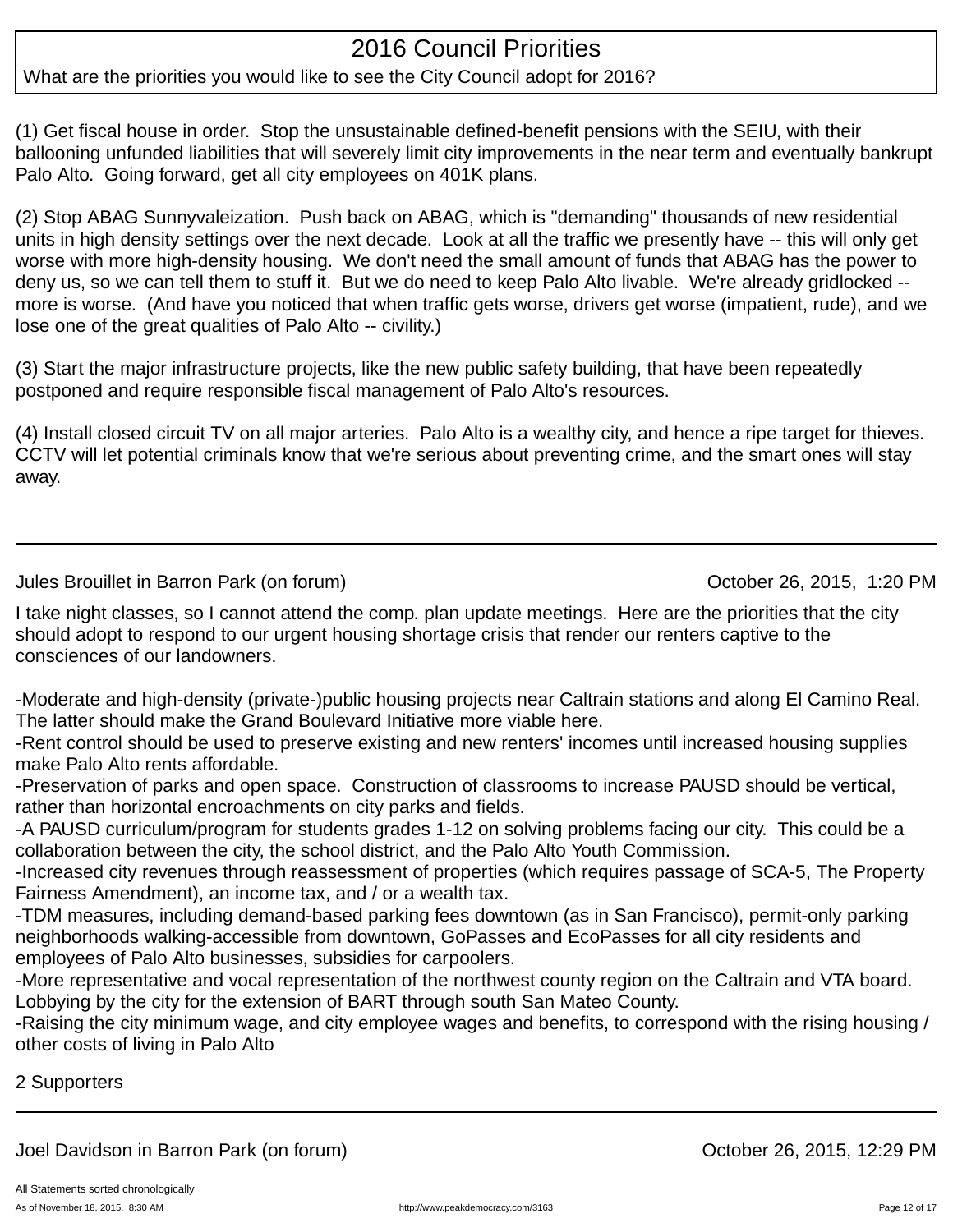What are the priorities you would like to see the City Council adopt for 2016?

Ban smoking in apts. and condo complexes. increase open space.

Name not available (unclaimed) Name not available (unclaimed) Costoler 26, 2015, 11:27 AM

Completion of the Comprehensive Plan Facilitating multi-modal transportation Finding mechanisms to increase the supply of housing stay focused on the improvement of infrastructure based on the previous study.

Bob Moss in Barron Park (on forum) New York 1980 States of the Corolland Corollator Corollator Corollator Corollary Corollary Corollary Corollary Corollary Corollary Corollary Corollary Corollary Corollary Corollary Coroll

Comprehensive Plan update has gone on too long. Review latest version in February and adopt agreeable sections, retain current versions of any revised sections that council can't agree on. Assure that current development limits for R-1 and R-2 are retained.

Infrastructure for public safety facilities and traffic improvements are priorities.

Limit office development and expansion. Preserve retail. Can be made part of Comprehensive Plan update. If revenues exceed predictions by more than 10% use half of excess for traffic improvements including more shuttles.

Keep water use low, reduce 5% if possible.

2 Supporters

Cedric Chin in Palo Verde (on forum) Cedric Chin in Palo Verde (on forum) Cedric Chin in Palo Verde (on forum)

Reduce utility costs. For one thing, you don't need to stuff three color utilities flyers in the envelope. Those flyers go \*right\* into the recyclying bin.

Housing's fine as it is, or at least promote housing and services for elderly care. I'm already seeing new units built near Fry's. We already have a shortage of schools.

#### Name not available (unclaimed) Name not available (unclaimed) Compared American Compared American Compared American Compared American Compared American Compared American Compared American Compared American Compared America

Updating the Comprehensive Plan has gone on too long Just take the latest draft and spend a meeting reviewing it an approving whatever sections you can, leaving disputed sections in the current version. Include preservation of current development limits for R-1 and R-2 zones and properties. Reduce infrastructure study to public safety buildings and traffic improvements.

Darryl Fenwick in Downtown North (on forum) Darryl Physics Common Cotober 26, 2015, 10:49 AM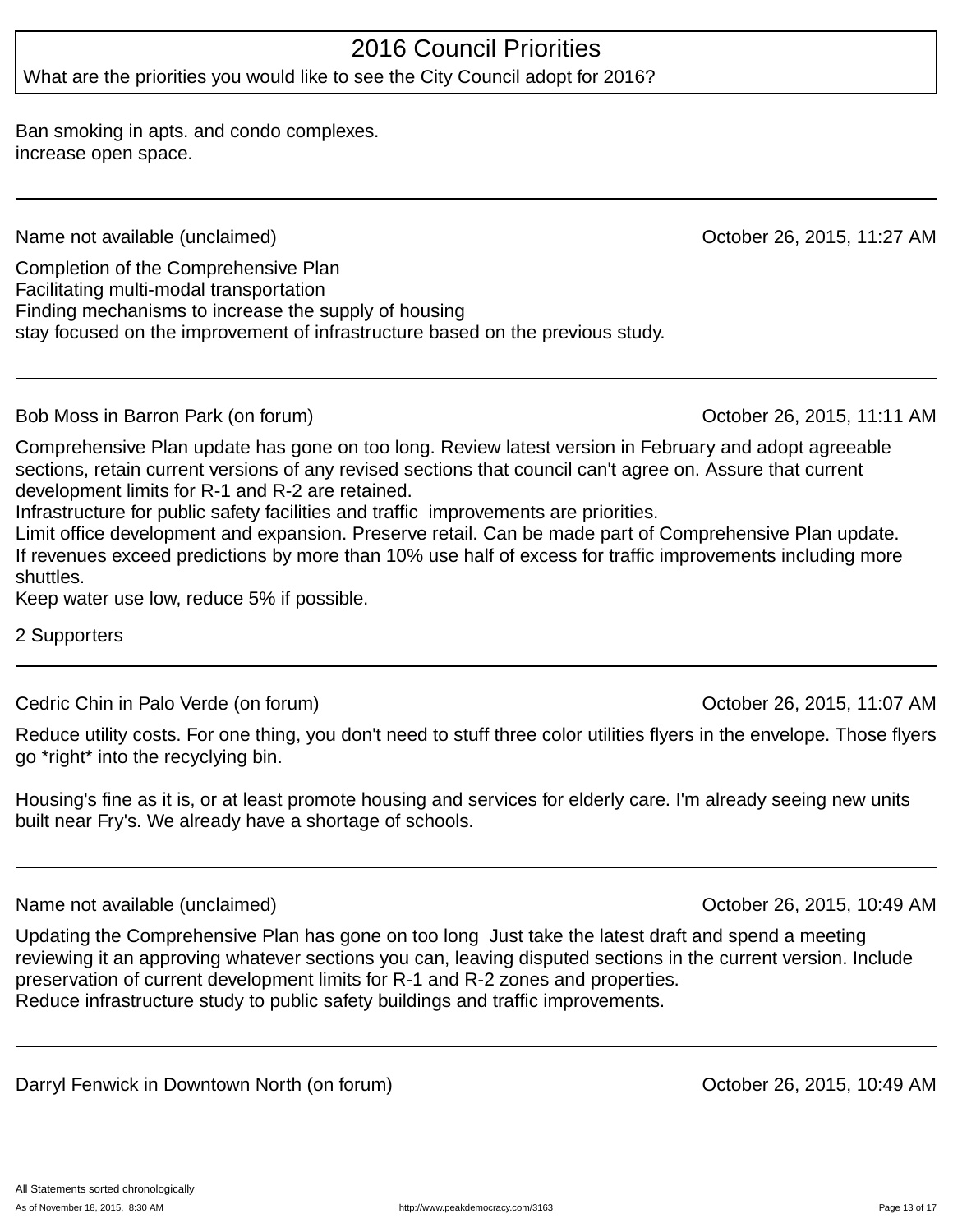### What are the priorities you would like to see the City Council adopt for 2016?

Don't focus on short term fixes or knee-jerk reactions to problems. Longer term issues need attention before they become short-term crises. Benefits to city employees need to be managed so that we can afford to pay tomorrow's city retirees without sacrificing tomorrow's city services. Housing development must be managed to accommodate tomorrow's needs. Moratorium's on office development must be replaced by sensible rules to keep downtown viable for businesses and attractive for residents. Parking for future downtown employees must be increased before the local streets are flooded with their cars. Alternative transport must be encouraged and incentivised. And the HSR-rail debacle must be addressed before the rail crossings become virtual barriers during commute hours.

4 Supporters

#### Name not shown outside Palo Alto (on forum) Name 10 Colober 26, 2015, 10:42 AM

Parking permits for the Evergreen neighborhood. Those of us that don't go to offices every day, but occasionally need to run errands during the day find there is no place to park when we come back. People either not willing to pay for Cal Train parking or work on Cambridge or Cal Ave. park on College Ave. between Park and Ash. If that fills they go to Ash or Oxford. We residents need to be able to come and go during the day and not have to hunt for blocks for some place to park.

1 Supporter

Name not available (unclaimed) Name not available (unclaimed) And the Control of Communication of Corollation C

The 2015 Priorities were about right. Stay the course.

However, I don't think we're going to get adequate community political support for housing development if the community doesn't see real progress toward multi-modal transportation solutions.

Under promote Multi-modal Transportation solutions:

--Shuttle service improvements

--Join other nearby cities to lobby for transit authority structural changes that will allot north county cities more improvement to transit resources. The current system is untenable, especially as the state and region continue to press for higher density.

Go slowly with building new parking structures. They are very expensive to build and maintain. When we choose to drive, we should pay the real cost of parking. Parking structures are ugly, and we need to make more efficient use of existing parking resources that are available FIRST. Technology can help with this. --Implement bike/ped plan

--Support Safe Routes to School with PAUSD

--Work w/ Caltrain AND HSR toward context sensitive solutions for grade sep as best we can. (but set aside money to launch a strong LOBBY force in Sacramento. It's time to go over their deliberately unresponsive heads. They have not been forthright in their dealings with Palo Alto and other mid-Pen cities, and it is clear they will not collaborate willingly. We should work together with other cities to force CSS. )

#### Stepheny McGraw in Palo Verde (on forum) New York 1988 Communication Correspondent Communication of the Stephen Correspondent Correspondent Correspondent Correspondent Correspondent Correspondent Correspondent Corresponden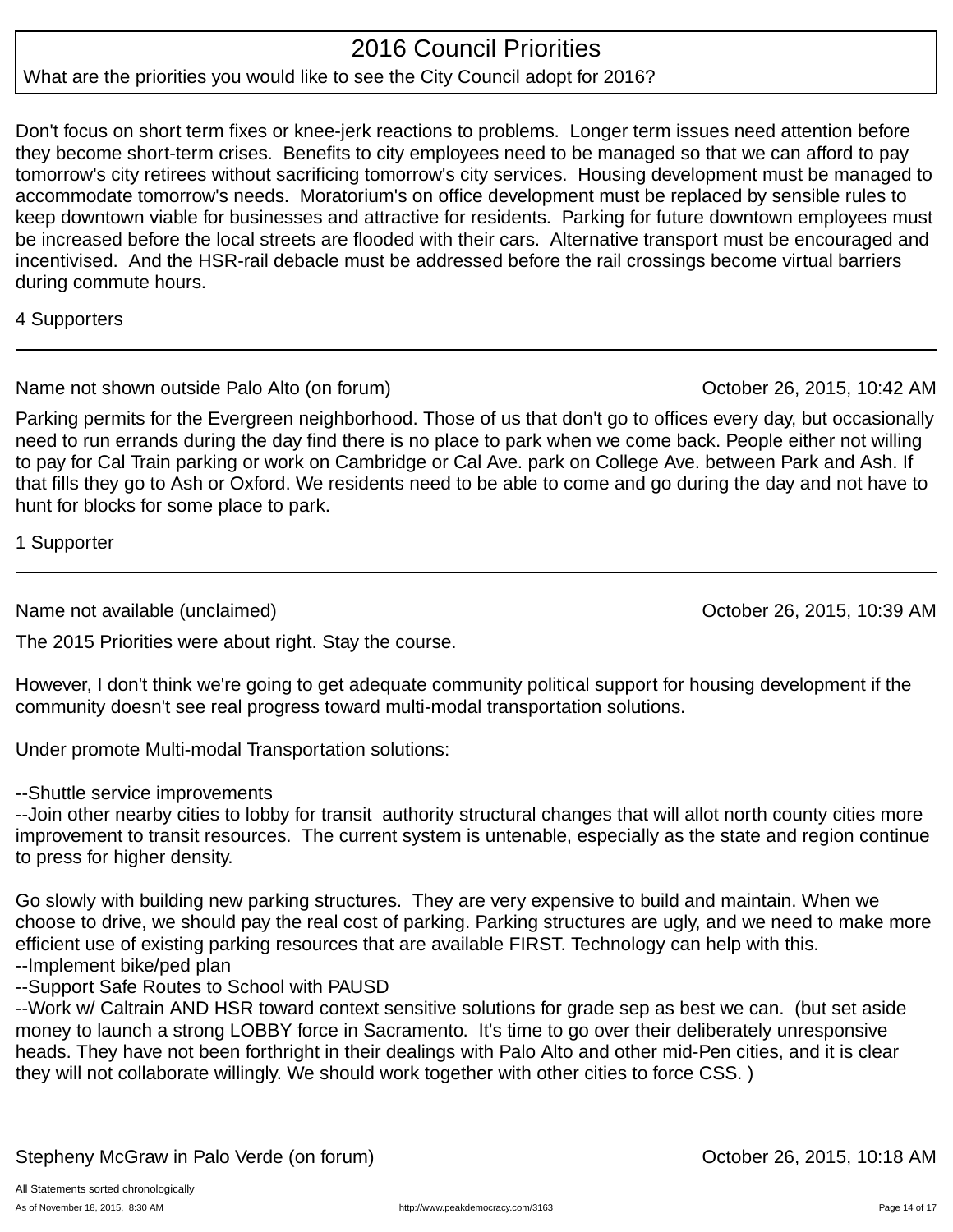#### What are the priorities you would like to see the City Council adopt for 2016?

Palo Alto is bursting at its seams. Not everyone who works here should or needs to live here and we should not pander to developers' needs, but those of the current tax paying residents. Let's work to keep the city's quality of life -- infrastructure of schools and services and parks -- healthy and balanced.

1 Supporter

Jacqueline Grubb outside Palo Alto (on forum) Mathematic Controller Controller 26, 2015, 10:14 AM

Banning Smoking in apartments in Palo Alto!!Evolve, it is absurd that it is allowed.

Name not available (unclaimed) Name not available (unclaimed) Costober 26, 2015, 9:49 AM

Stop increasing occupancy without adequate parking; enforce the rules as they are written and end the "buy out" option that never compensates for the impact on the community.

Give not-for-profit organizations inexpensive access to city-owned properties like the library meeting rooms. Creative solutions to bikes and autos in the smae lanes would be welcome.

Increase BMR housing options - fewer big hotels, more SRO's for those who need them.

Name not available (unclaimed) Name not available (unclaimed) Compared Compared Compared Compared Compared Compared Compared Compared Compared Compared Compared Compared Compared Compared Compared Compared Compared Compare

I would like to see no more building and no more reduction of lanes on streets. I would also like to see a reduction in the Palo Alto government employees, and no more useless studies.

Name not shown in Greenmeadow (on forum) Name 10 Colober 26, 2015, 9:18 AM

Build Affordable housing - we are your Grandparents!

3 Supporters

Name not shown in Downtown North (on forum) Name 1988 Corober 26, 2015, 9:07 AM

It's very simple: Palo Alto City Council needs to address the massive housing shortage that exists in our city. Building new housing has been too difficult for too long, and that's completely changed the character of Palo Alto, making it look less and less like an innovative college town and more and more like a place for the old and wealthy.

4 Supporters

Name not available (unclaimed) Name not available (unclaimed) And the Control of the Control of the Control of Control of the Control of the Control of Control of the Control of the Control of the Control of the Control of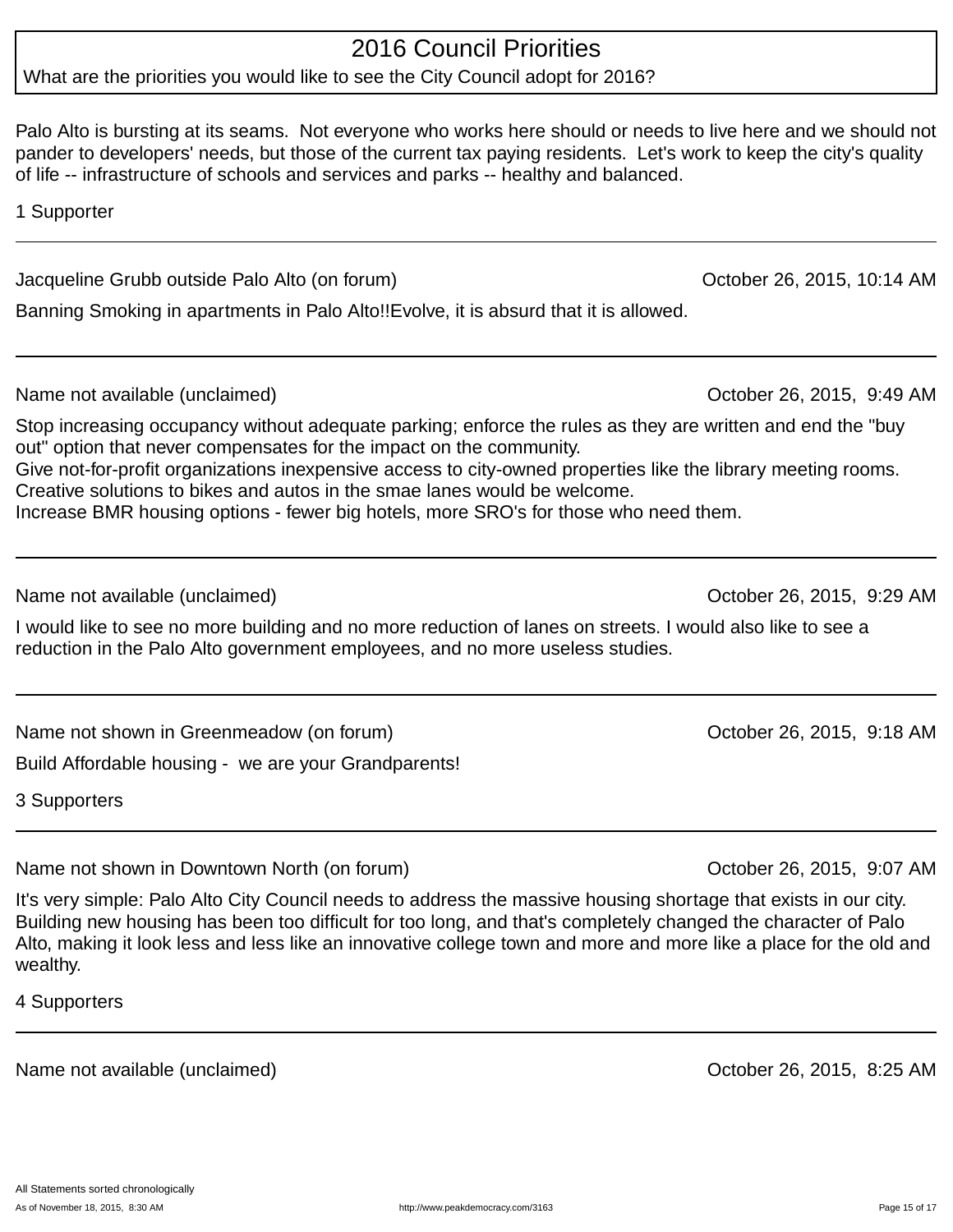What are the priorities you would like to see the City Council adopt for 2016?

Massive effort to help homeless

Name not available (unclaimed) Name not available (unclaimed) Costoler 26, 2015, 8:19 AM

Infrastructure improvement: Underground the remaining utility cables. Trench the train tracks. Cable to the premises.

Name not available (unclaimed) Name not available (unclaimed) Compared Compared Compared Compared Compared Compared Compared Compared Compared Compared Compared Compared Compared Compared Compared Compared Compared Compare

My highest priorities for Palo Alto revolve around safety and infrastructure.

Please, Please, Please, work to grade separate CalTrain. Ideally in its own tunnel (so the land above is usable). But even a ditch is ok. Raised tracks are acceptable. We've lost too many souls to train accidents and suicide.

Please work to bring fiber internet to the home, ASAP. I am very pleased with the services and prices we receive from the Palo Alto Utilities. These services are a feather in our cap. I'd love to see the Internet as part of basic utilities. (I don't know how to share these needs with the potential Google fiber.)

Thank you.

-- Malcolm Slaney

Name not shown in Downtown North (on forum) Name 1988 Corober 26, 2015, 7:41 AM

Add to the housing stock by changing zoning and allow developers to build housing.

7 Supporters

Name not shown in Greenmeadow (on forum) Name of Corober 26, 2015, 7:36 AM Airplane noise

1 Supporter

Name not shown in Midtown/ Midtown West (on forum) Name Notober 26, 2015, 7:34 AM I would like to see the City Council adopt these priorities for 2016: